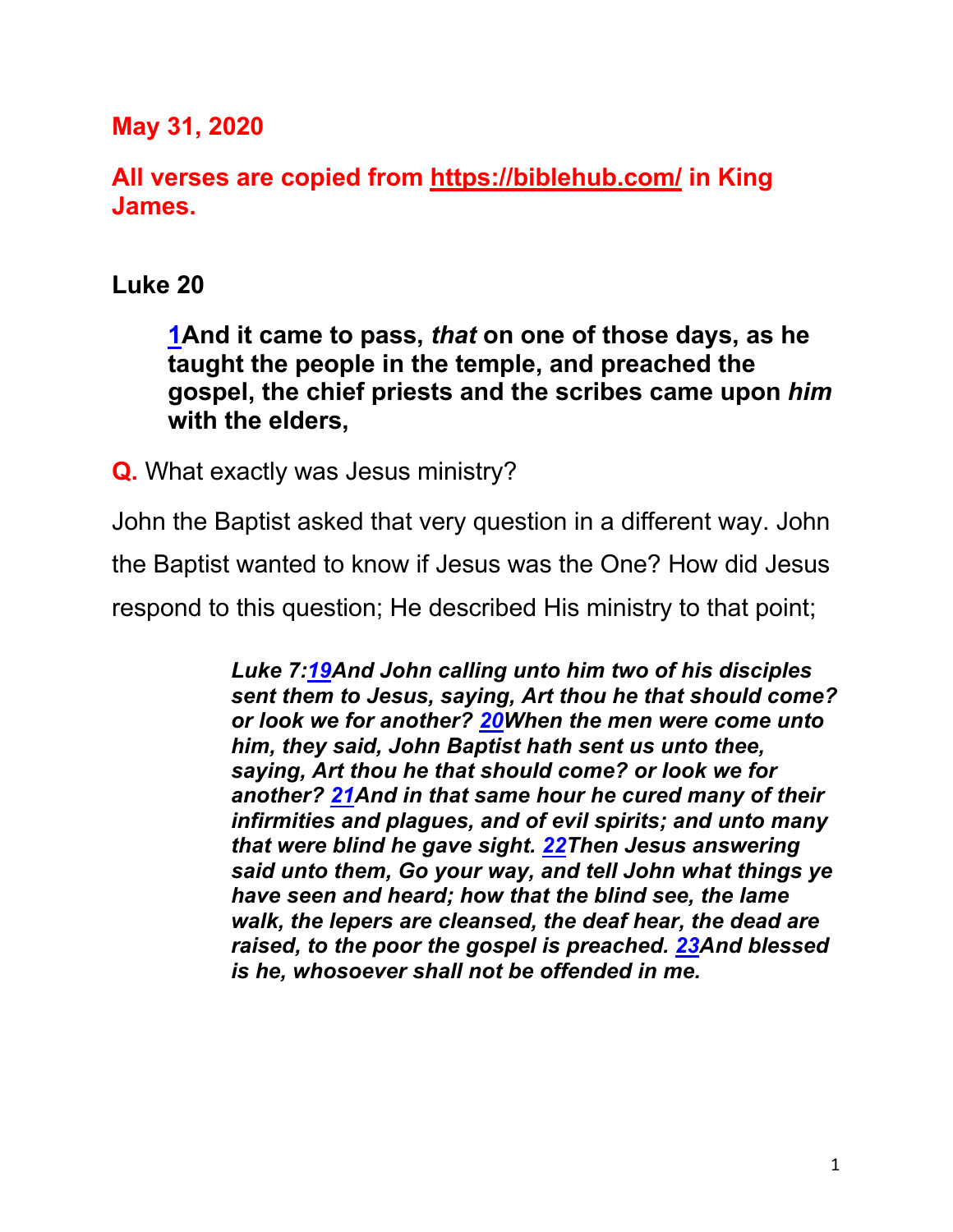## **2And spake unto him, saying, Tell us, by what authority doest thou these things? or who is he that gave thee this authority?**

Asking someone in authority as to where their authority comes from is not necessarily a bad thing to do.

# **3And he answered and said unto them, I will also ask you one thing; and answer me:**

But be prepared to answer some questions of your own.

# **4The baptism of John, was it from heaven, or of men?**

The religious leaders wanted to know where Jesus authority comes from so, in turn He asked them; where did the authority of John the Baptist come from. He knew the challenge this question would be to them as the people loved John the Baptist and many including some of their own had heard John preach and saw many baptized. His response to the religious leaders was harsh;

> *Matthew 3: 7But when he saw many of the Pharisees and Sadducees come to his baptism, he said unto them, O generation of vipers, who hath warned you to flee from the wrath to come? 8Bring forth therefore fruits meet for repentance: 9And think not to say within yourselves, We have Abraham to our father: for I say unto you, that God is able of these stones to raise up children unto Abraham. 10And now also the axe is laid unto the root of the trees: therefore every tree which bringeth not forth good fruit is hewn down, and cast into the fire.*

*11I indeed baptize you with water unto repentance: but he that cometh after me is mightier than I, whose shoes I am*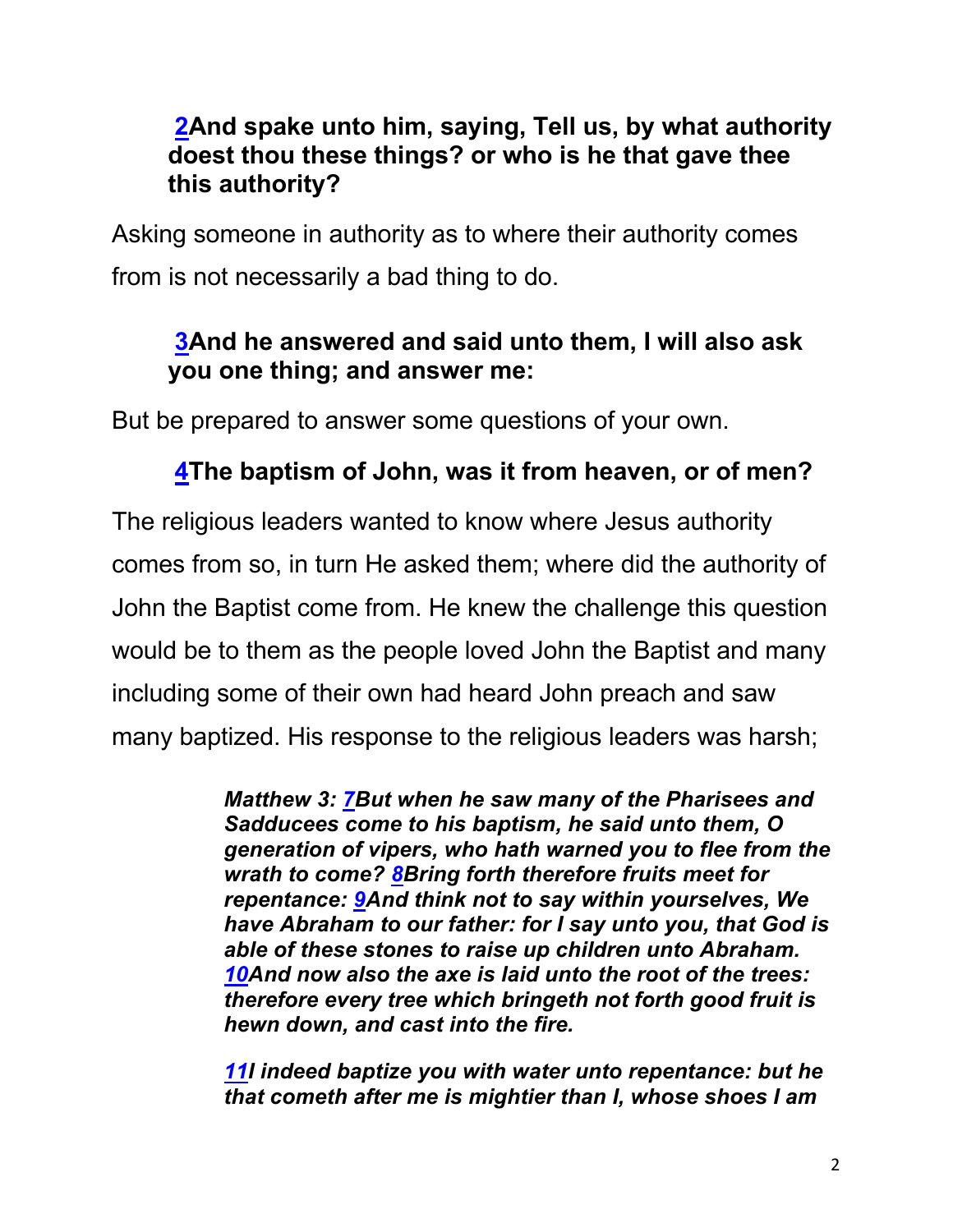*not worthy to bear: he shall baptize you with the Holy Ghost, and with fire: 12Whose fan is in his hand, and he will throughly purge his floor, and gather his wheat into the garner; but he will burn up the chaff with unquenchable fire.*

They indeed had a challenge in how to answer this question; I think they knew the answer in their hearts, they knew in their hearts that this was the Messiah, but God had drawn a curtain over their eyes that they would not see due to their arrogance and evil behavior toward His people.

**5And they reasoned with themselves, saying, If we shall say, From heaven; he will say, Why then believed ye him not? 6But and if we say, Of men; all the people will stone us: for they be persuaded that John was a prophet. 7And they answered, that they could not tell whence** *it was***.**

Not to answer was an option that they chose, in so doing they allowed Jesus not to answer their question as well. Again, their well thought out "deep state" plan had failed.

# **8And Jesus said unto them, Neither tell I you by what authority I do these things.**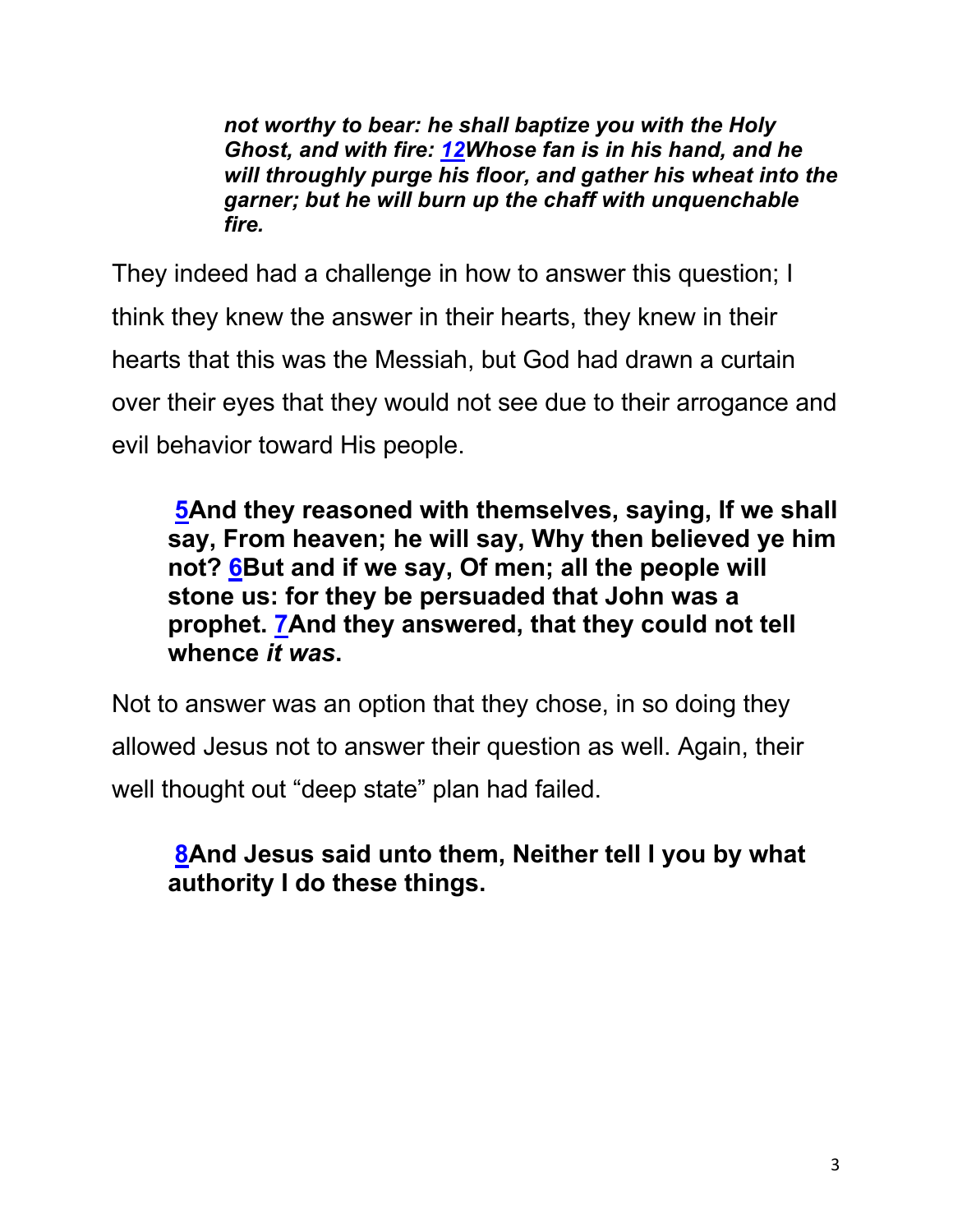# **The Parable of the Wicked Tenants**

# **(Matthew 21:33-46; Mark 12:1-12)**

Perhaps the worst thing that can happen to an arrogant person is to be ignored and that is what Jesus did to the Pharisees and Sadducees that had come to question Him.

Turning to the people; it is a well-played maneuver on Jesus part, one He fully understood and would exercise to His advantage. Arrogance and narcissism demand attention in the flesh, the antidote is disregarding them.

This parable is similar to a previous one as to who the people represent in the parable. "A certain man" represents God. The husbandmen represent the Israeli nation from the time of Abraham. The servant that was sent to the Husbandman were the prophets. The owner of the vineyard then sent His Son who was Jesus.

**9Then began he to speak to the people this parable; A certain man planted a vineyard, and let it forth to husbandmen, and went into a far country for a long time. 10And at the season he sent a servant to the husbandmen, that they should give him of the fruit of the vineyard: but the husbandmen beat him, and sent**  *him* **away empty. 11And again he sent another servant: and they beat him also, and entreated** *him* **shamefully, and sent** *him* **away empty. 12And again he sent a third:**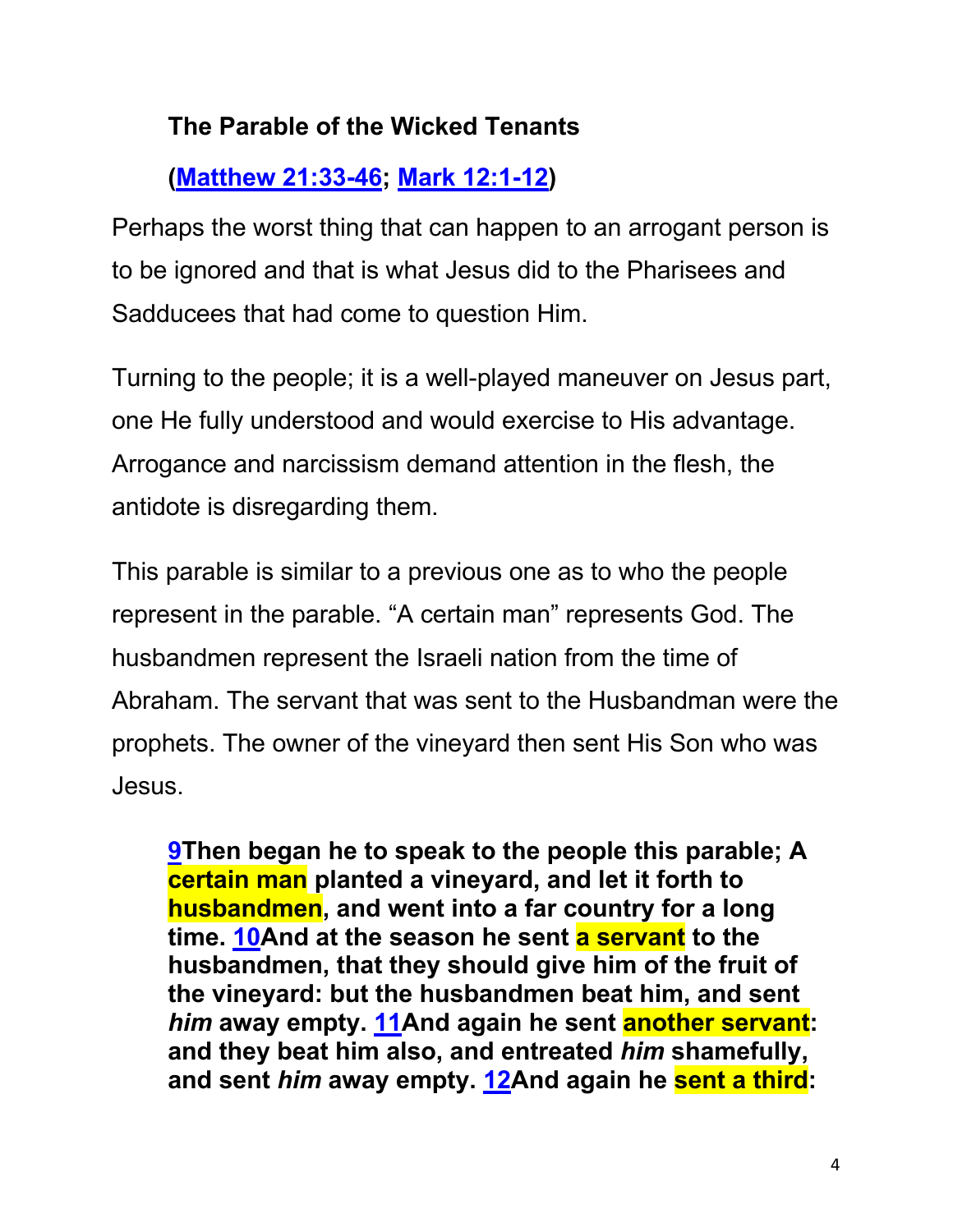**and they wounded him also, and cast** *him* **out. 13Then said the lord of the vineyard, What shall I do? I will send my beloved son: it may be they will reverence** *him* **when they see him. 14But when the husbandmen saw him, they reasoned among themselves, saying, This is the heir: come, let us kill him, that the inheritance may be ours. 15So they cast him out of the vineyard, and killed**  *him***. What therefore shall the lord of the vineyard do unto them?**

The religious leaders and the people of Israel had no idea how close they were to destruction as they listened to this parable. They were beholding the face of God as Jesus spoke and yet they did not fully understand.

## **16He shall come and destroy these husbandmen, and shall give the vineyard to others. And when they heard**  *it***, they said, God forbid.**

The people could understand the parable as a real-life event but they could not place it within the idea of a spiritual battle that they were a part of at that very moment. They would soon assume the role of the "husbandmen and his servants". Their forefathers had beaten the prophets sent to them by God and had failed to give to God what was God's. They now looked upon the Son who had come as the final representative of God the owner of the vineyard and they would seek to "KILL HIM".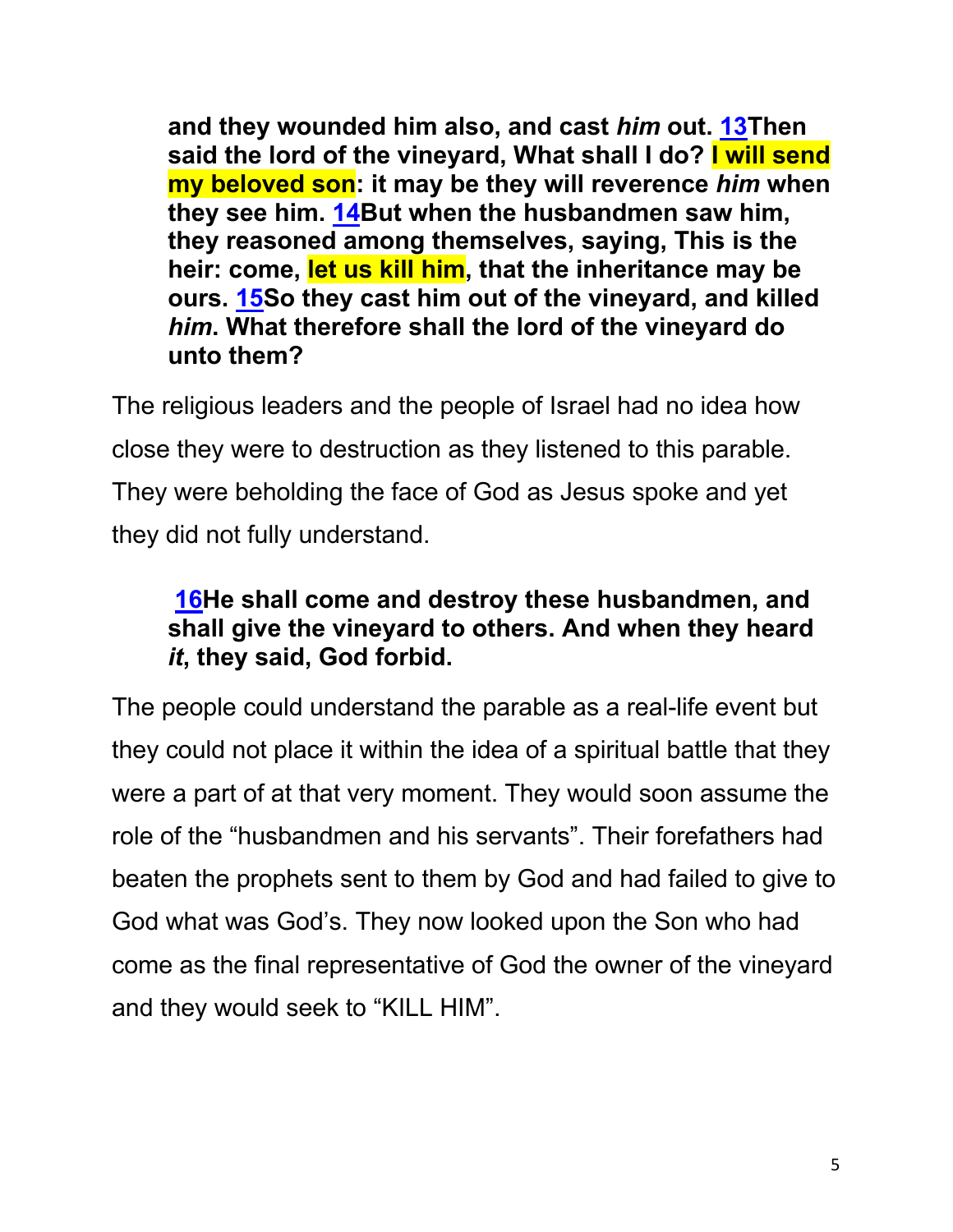Even though a parable, Jesus was describing what had and was going to occur with Israel and their Messiah.

# **17And he beheld them, and said, What is this then that is written, The stone which the builders rejected, the same is become the head of the corner?**

Major construction at this time required a precise setting of the first stone called the corner stone. All dimensions and continued building would be based on this corner stone. Stone masons were valuable not only in setting the corner stone but in selecting and cutting the stone to begin with. If any flaw was found in the stone, the chief builder would reject the stone and cut another one. What Jesus said was that in this case the builder was Israel and more specifically the Chief Rabbi of the Pharisees. He was going to reject the stone that was indeed Jesus Christ their Messiah; and that very stone that the religious leaders would reject would become the chief corner stone in the building of the Church that Jesus would build.

We have talked about this Church at length, it has only one other name other than the Church that Jesus Built, it is the Bride of Christ. In fact, it is not a religion at all even if you consider all the religions of today, it is in fact a relationship, its only membership requirement is found in belief.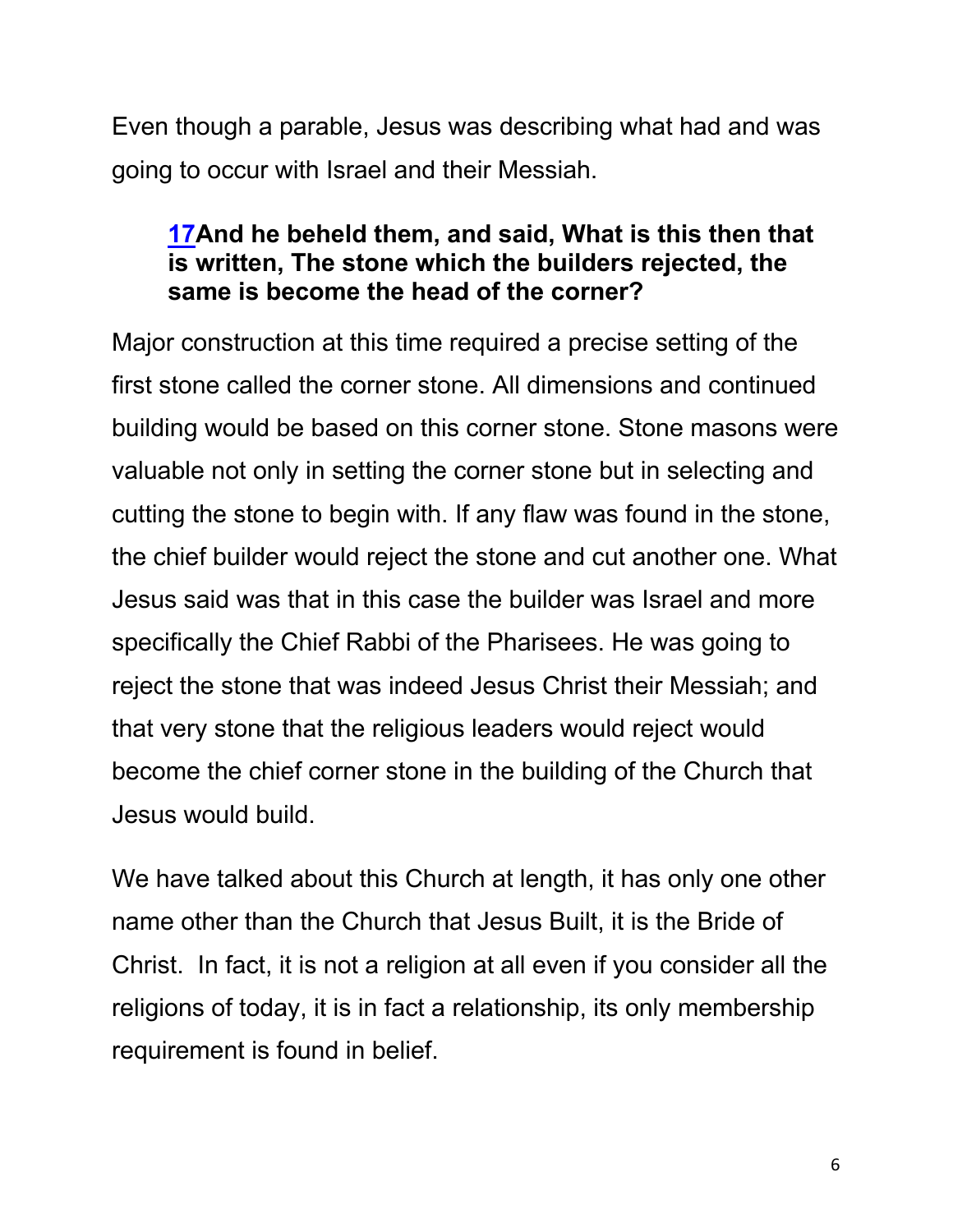#### *John 3:16 16For God so loved the world, that he gave his only begotten Son, that whosoever believeth in him should not perish, but have everlasting life.*

Based on this verse, once you have decided to "believe" your salvation is established; then there are steps to be taken; mainly the essence is found in John 14.

## *John 14:15 If ye love me, keep my commandments.*

Jesus expands upon the idea that He is the Corner Stone that was rejected. This Corner Stone is so critical to the construction of what was to come that it was indestructible. Indestructible in the sense that anything that tried to damage, injure or reject this stone itself will be ground to a powder by its spiritual Truth and Spiritual importance.

## **18Whosoever shall fall upon that stone shall be broken; but on whomsoever it shall fall, it will grind him to powder.**

If we fall to our knees and worship this Corner Stone, Jesus Christ, we ourselves become broken and are mended together with all others who fall upon this stone for Salvation. That mended or grafted together group then becomes the Bride of Christ the Church. Not man-made churches but the true and singular Church that Jesus built.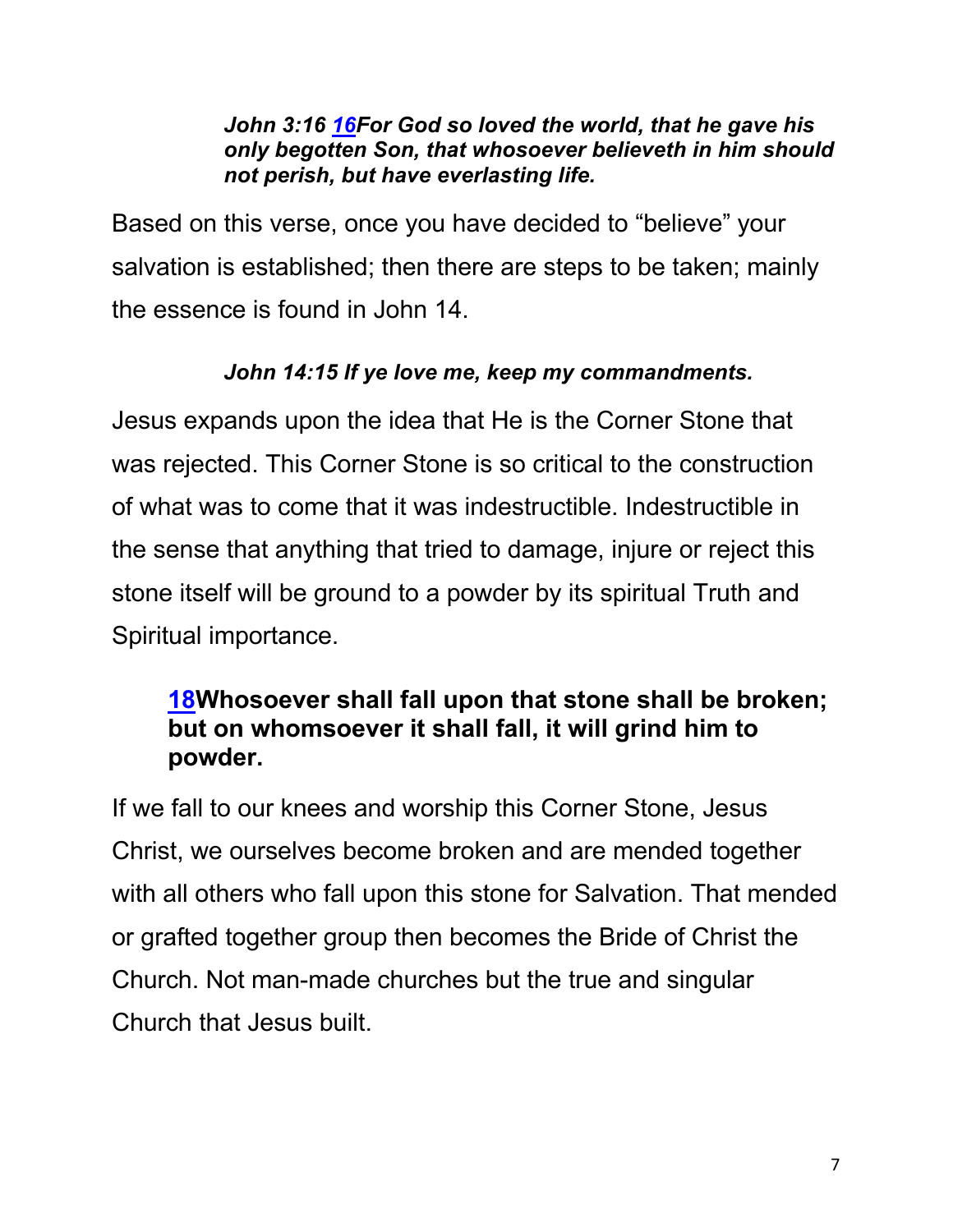You can be a Methodist and Catholic and Mormon and Buddhist and Hindu and Muslim all your life following all of the man-made rules like the Pharisees did, but it won't save you; you are just as lost as those who reject the Truth. Only the Blood of Christ can save you, only walking in His Commandments; not speaking specifically of the 10 Commandments of the Old Testament they speak the Truth; but we are to seek out the Commandments that Jesus gave and walk in obedience to those and then will you show Him you love Him.

However, if this stone were to fall on any who reject the stone they will be ground to a fine powder.

# **Paying Taxes to Caesar**

**(Matthew 22:15-22; Mark 12:13-17)**

**19And the chief priests and the scribes the same hour sought to lay hands on him; and they feared the people: for they perceived that he had spoken this parable against them.**

The scholars of the Law would know all of the prophesies about the coming of the Messiah. They can't seem to see the fulfillment of the Law in Jesus, but they can see and fear the people because of a simple parable that was directed at them.

# **20And they watched** *him***, and sent forth spies, which should feign themselves just men, that they might take**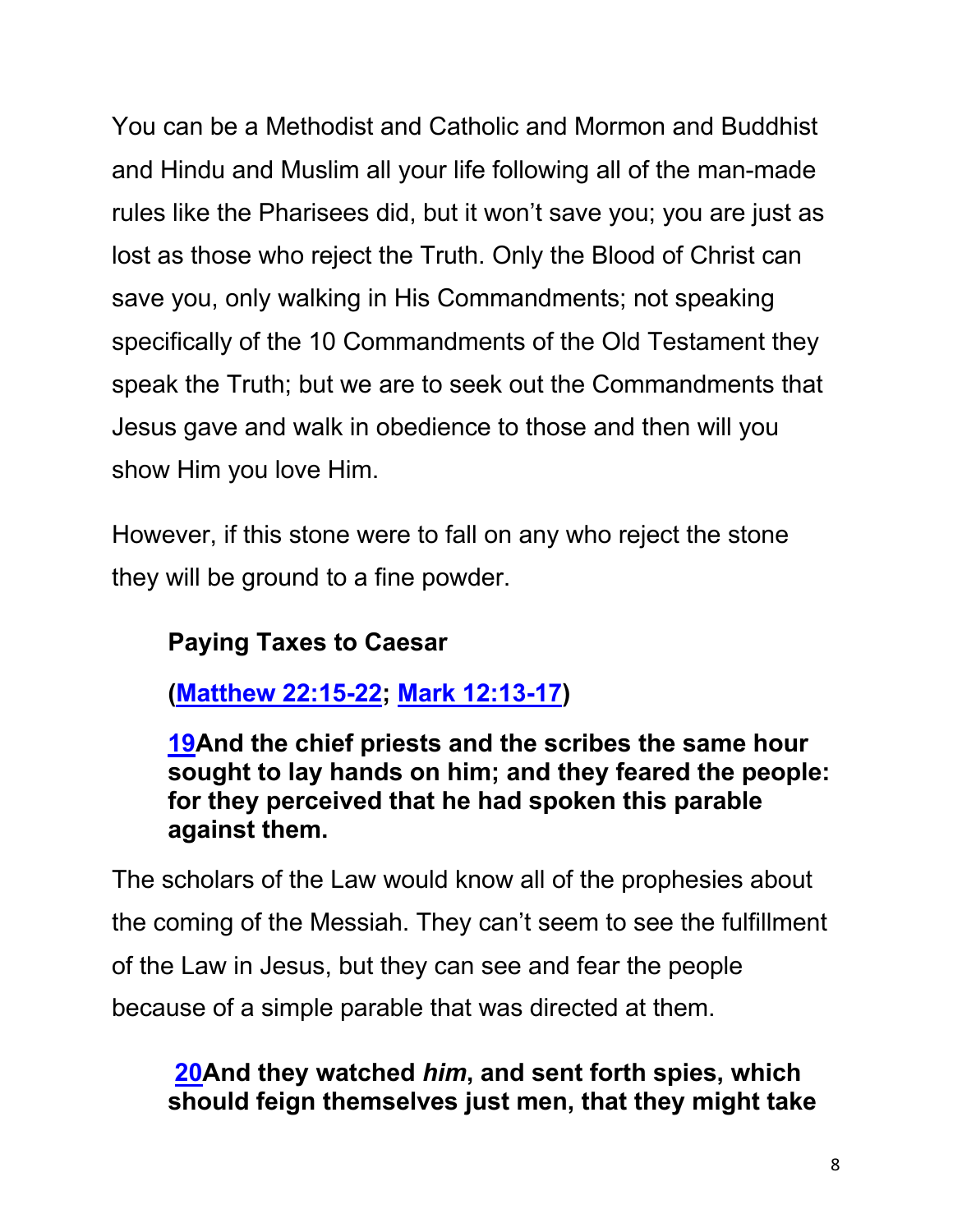## **hold of his words, that so they might deliver him unto the power and authority of the governor.**

This would be considered in Jesus' time as what we know today as "the deep state". A group of people who found themselves through divisive efforts in positions of power. People who put their power survival above all else; Truth does not matter if it does not support their own personal beliefs and augments their personal power. This deep state is managed then as it is now, by a single entity; Lucifer, the Devil, Satan; with many willing followers who seek power in the flesh.

Satan found the need for power when He was the Music Leader of God's Kingdom. He wanted more power and seemed to be out of sorts when his obvious position was questioned in Heaven. He rebelled and, in that rebellion, set a course of massive destruction for millions of people over the lifetime of this world. These men of the Pharisees are no different than the evil doers of today, they put their power and desire for power above that of the Master.

## **21And they asked him, saying, Master, we know that thou sayest and teachest rightly, neither acceptest thou the person** *of any***, but teachest the way of God truly:**

A lawyer's trick of making a preamble to a question sound like they hold you and your opinion on high esteem. When in fact these people despised this man Jesus and the venom drooled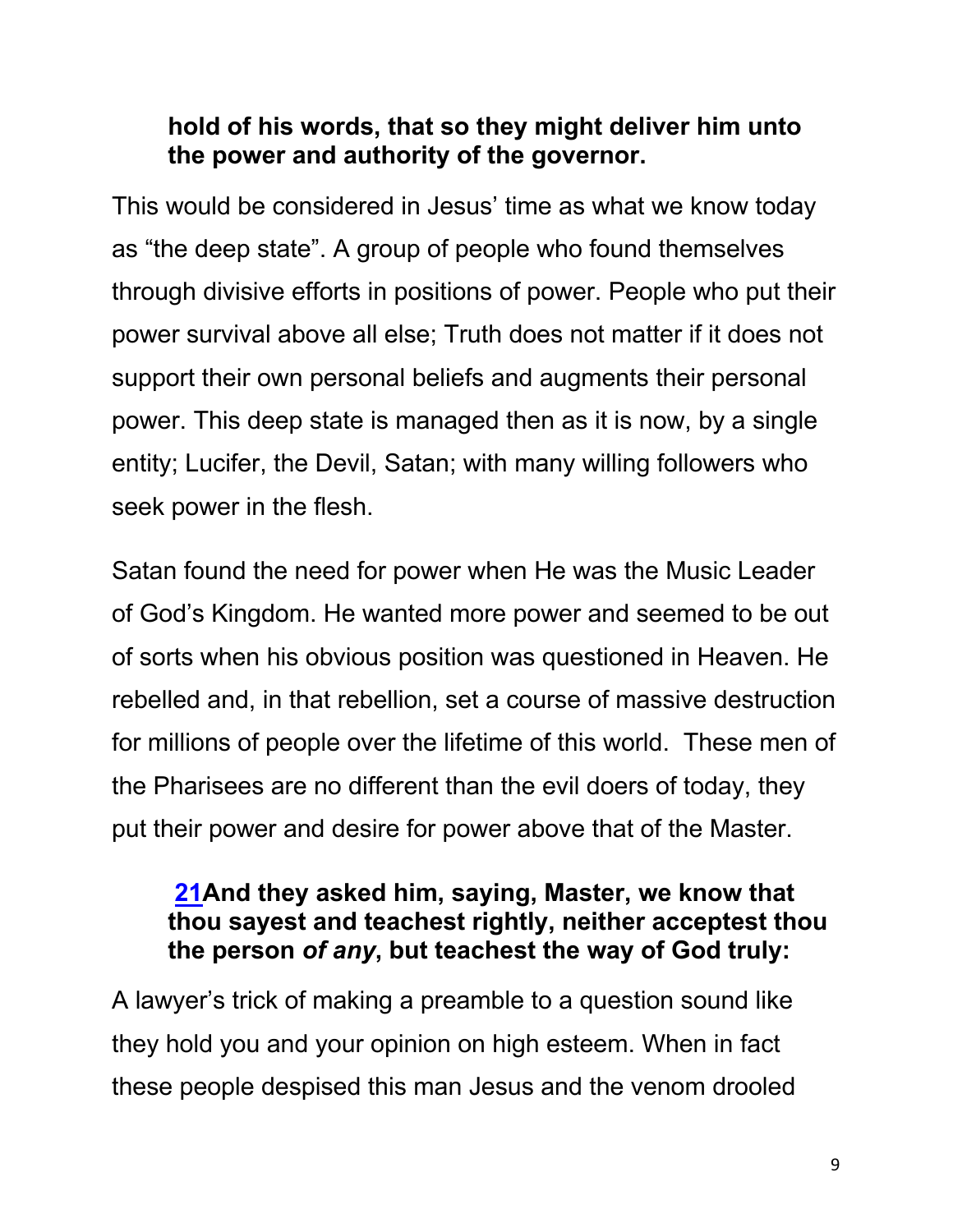from their lips as they disguised their hatred with fine words in order to lay a Spiritual Trap for Him. That is funny, man laying a Spiritual Trap for the Son of God the Creator all things, the essence of Spiritual Truth.

## **22Is it lawful for us to give tribute unto Caesar, or no? 23But he perceived their craftiness, and said unto them, Why tempt ye me? 24Shew me a penny. Whose image and superscription hath it? They answered and said, Caesar's.**

This word "craftiness" from Strong's Concordance Word Help is actually made up of two words;

Pas meaning "every" and ergon meaning "deed".

**3834** *panourgía* (from 3956 */pás*, "every" and 2041 */érgon*, "deed") – properly, every (evil) work; (figuratively) crafty behavior; unscrupulous cunning that stops at nothing to achieve a selfish goal.

## **25And he said unto them, Render therefore unto Caesar the things which be Caesar's, and unto God the things which be God's.**

There well-crafted words were brought to naught by with a simple statement; Render unto Caesar the things which be Caesar's, and unto God the things which be God's".

# **26And they could not take hold of his words before the people: and they marvelled at his answer, and held their peace.**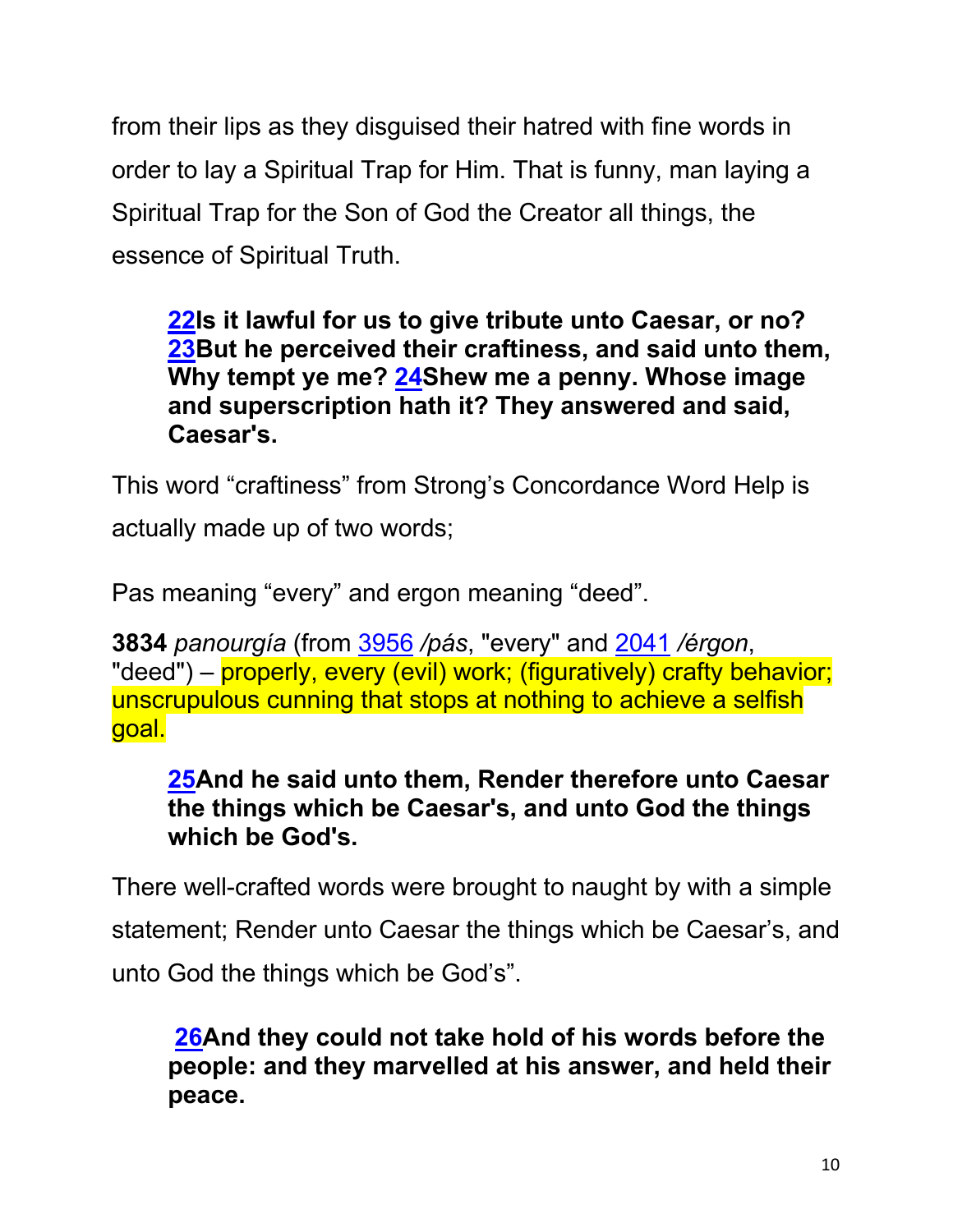Meaning they had no response; it was useless trying to outsmart Jesus they were finding out. The only thing left for them to do was to marvel at His words and at their own stupidity.

But don't worry, Stupid is as stupid does and they had not finished digging in the hole of stupidity yet.

These next questions are of a theological debate between the two leading religious sects within the Jewish religion. The Pharisees and the Sadducees; The Pharisees believed in life after death and Sadducees did not; they believed when you died you went into oblivion.

# **Sadducees Question the Resurrection**

**(Matthew 22:23-33; Mark 12:18-27)**

**27Then came to** *him* **certain of the Sadducees, which deny that there is any resurrection; and they asked him, 28Saying, Master, Moses wrote unto us, If any man's brother die, having a wife, and he die without children, that his brother should take his wife, and raise up seed unto his brother. 29There were therefore seven brethren: and the first took a wife, and died without children. 30And the second took her to wife, and he died childless. 31And the third took her; and in like manner the seven also: and they left no children, and died. 32Last of all the woman died also. 33Therefore in the resurrection whose wife of them is she? for seven had her to wife.**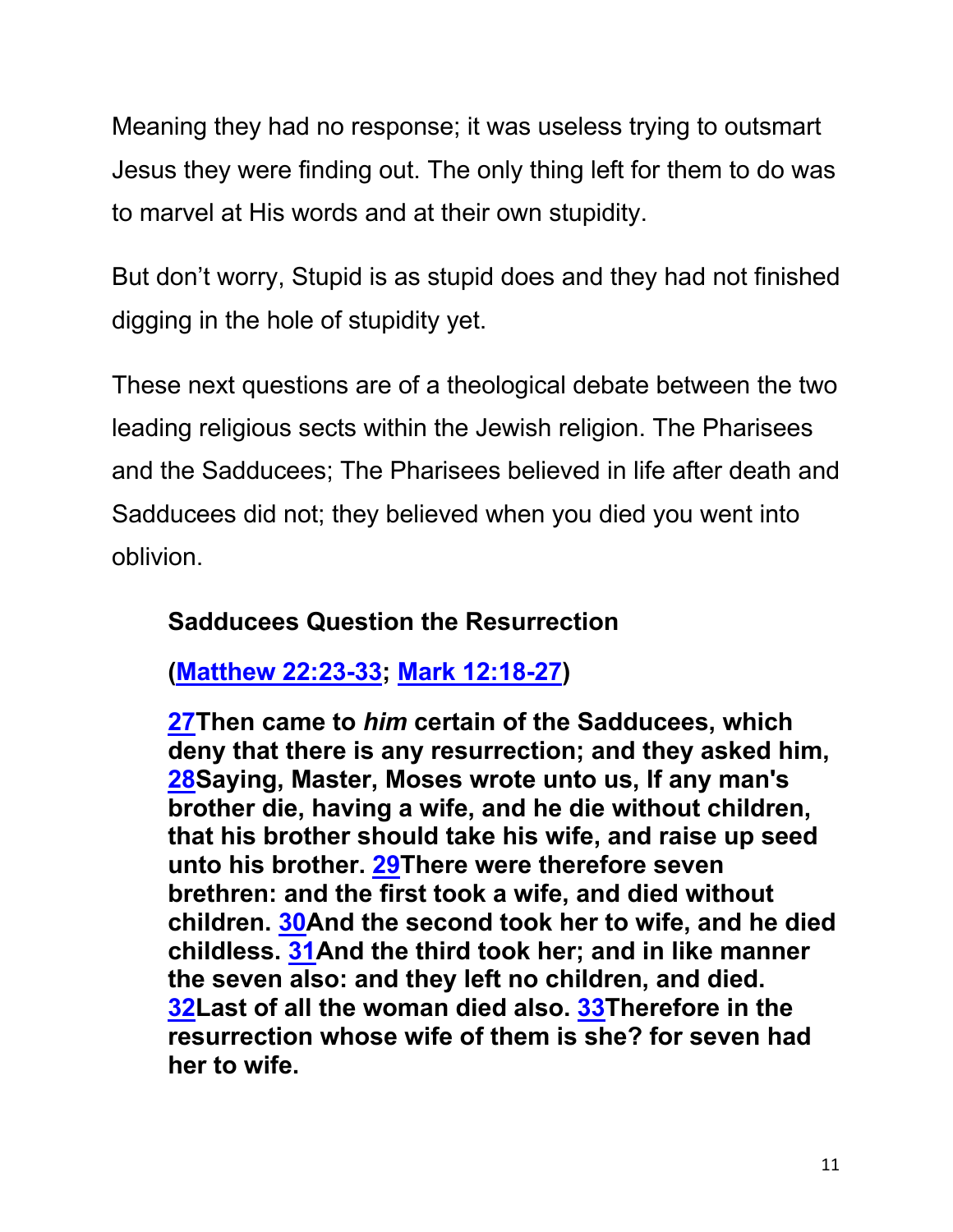In the wisdom of these religious leaders they thought the best way to trap Him was to invite Him into their beliefs rather than asking the important question of are we right in this belief?

**34And Jesus answering said unto them, The children of this world marry, and are given in marriage: 35But they which shall be accounted worthy to obtain that world, and the resurrection from the dead, neither marry, nor are given in marriage:**

Jesus answers the question they should have asked first and that is "are we right in believing there is no resurrection? Marriage was a secondary issue, but they used it as the focus of their argument, thinking the law would surely stop Jesus in His tracks.

If that defeat was not bad enough Jesus continued as someone who has personal knowledge of the arrangements in heave even speaking to the order of things in Heaven.

**36Neither can they die any more: for they are equal unto the angels; and are the children of God, being the children of the resurrection.**

**37Now that the dead are raised, even Moses shewed at the bush, when he calleth the Lord the God of Abraham, and the God of Isaac, and the God of Jacob.**

The Sadducees argument was that none were resurrected, and they excluded all the books of the Prophets and relied solely on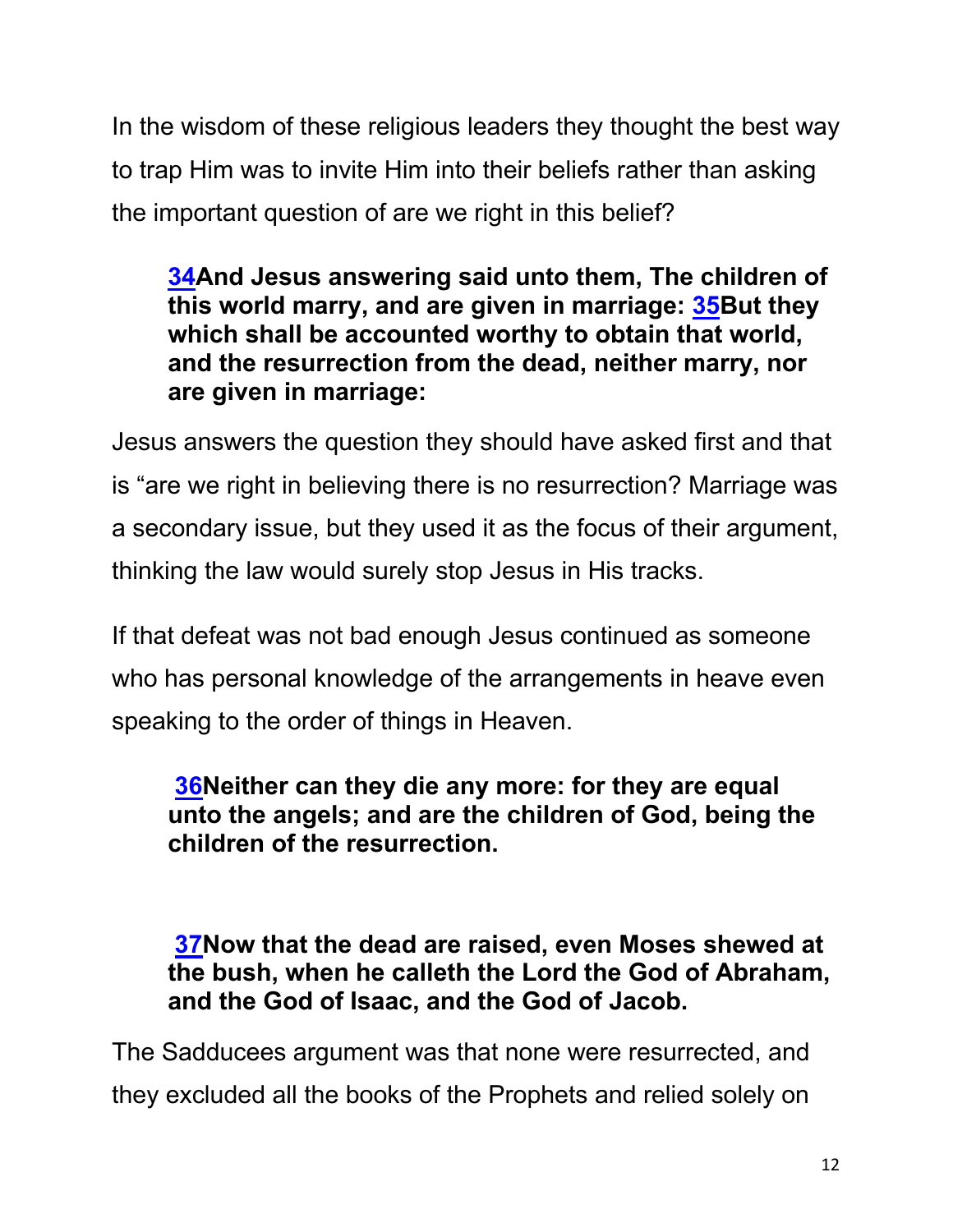the Books of Moses the Law. But even in those books Jesus points out that God refers to the Moses predecessors Abraham, Issacs and Jacob, all who were long gone but who were none the less referred to by God as living. As God states below, He is the God of the living!

## **38For he is not a God of the dead, but of the living: for all live unto him. 39Then certain of the scribes answering said, Master, thou hast well said. 40And after that they durst not ask him any** *question at all***.**

Perhaps a glimmer of light for these religious men? Only a few would begin to understand.

Perhaps the largest looming question that would come up during Jesus trial begins here. It was critical that Jesus establish this while He could; His own Divinity. Divinity means the direct connection to and being fully God with all the attributes associated with the One God and the God Head, the Triune God. In other words, was Jesus God? That would be the basis of His crucifixion.

Matthew perhaps gives a clearer picture of the question that Jesus was asking the Pharisees. He asks them about what they think of the Messiah and is rendered here in the English as "Christ" from the word "Christos" meaning Messiah.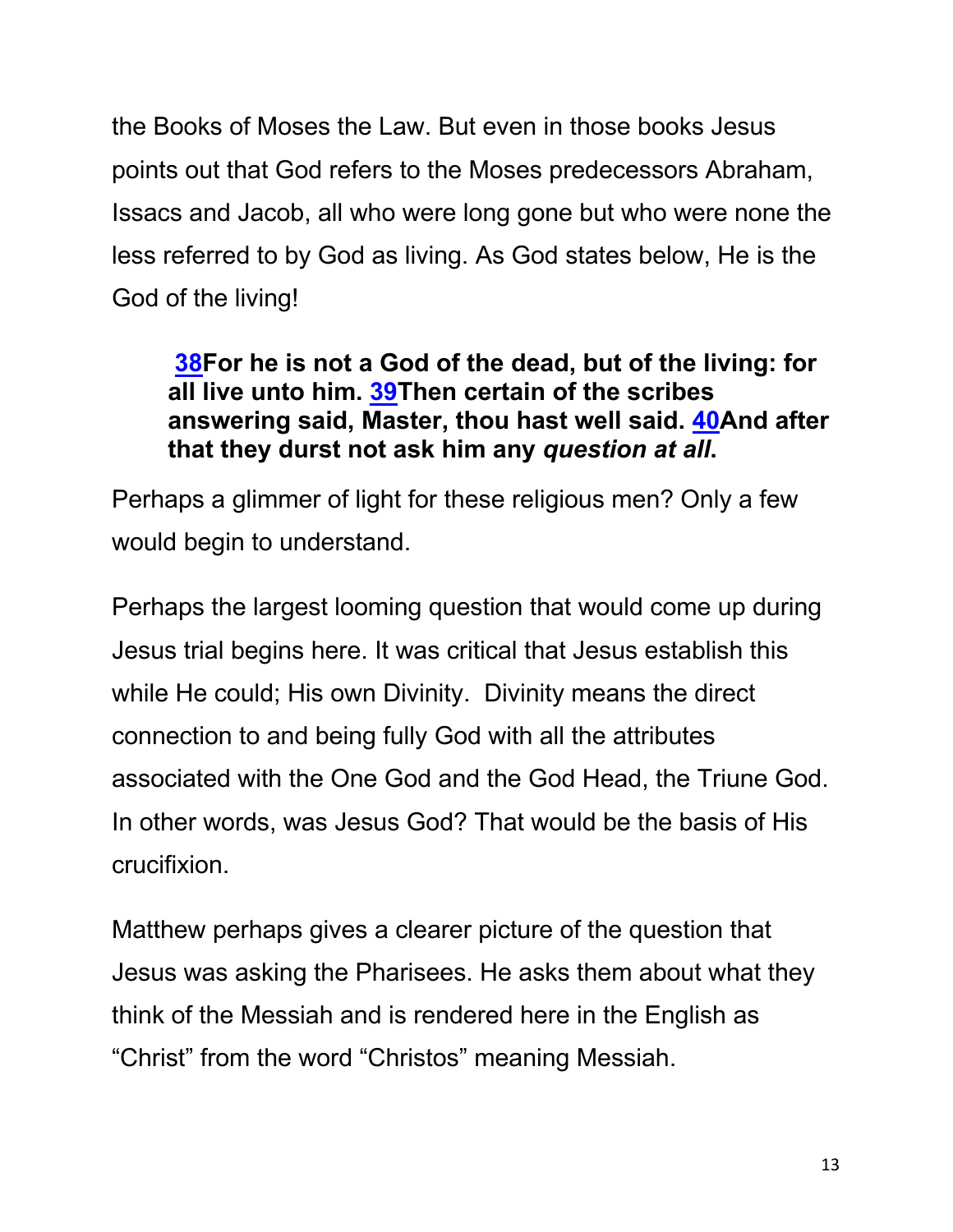From Strong's Concordance;

Transliteration: Christos Phonetic Spelling: (khris-tos') Definition: the Anointed One, Messiah, Christ Usage: Anointed One; the Messiah, the Christ.

> *Matthew 22:41While the Pharisees were gathered together, Jesus asked them, 42Saying, What think ye of Christ? whose son is he? They say unto him, The Son of David. 43He saith unto them, How then doth David in spirit call him Lord, saying,*

> *44The LORD said unto my Lord, Sit thou on my right hand, till I make thine enemies thy footstool?*

> *45If David then call him Lord, how is he his son? 46And no man was able to answer him a word, neither durst any man from that day forth ask him any more questions.*

Back to Luke;

**41And he said unto them, How say they that Christ is David's son?**

**42And David himself saith in the book of Psalms, The LORD said unto my Lord, Sit thou on my right hand,**

**43Till I make thine enemies thy footstool. 44David therefore calleth him Lord, how is he then his son?**

This was an in answerable question and Jesus knew it. There were only four entities that could fully answer this question, David, the Holy Spirit, Jesus and God. When David spoke these words Jesus was there, He was the Lord that was to sit at the right hand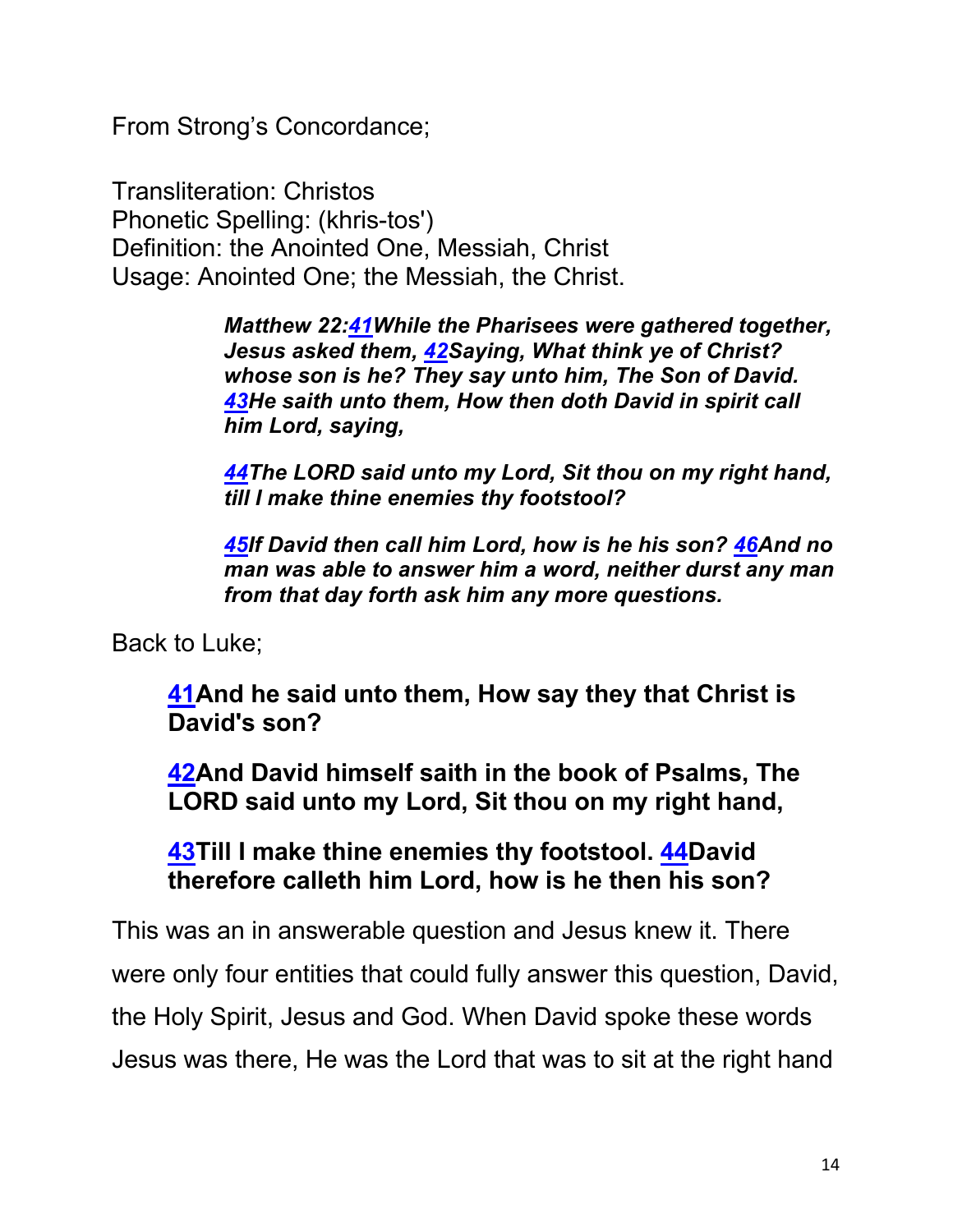of God. Jesus knew this firsthand, and He knew it would stymie the Pharisees.

Jesus put the question out there, it hung in the air like smoke and there came no answer. So, Jesus pivots to a full-frontal assault on the integrity of these religious leaders.

**45Then in the audience of all the people he said unto his disciples, 46Beware of the scribes, which desire to walk in long robes, and love greetings in the markets, and the highest seats in the synagogues, and the chief rooms at feasts; 47Which devour widows' houses, and for a shew make long prayers: the same shall receive greater damnation.**

Jesus was not there to make friends of the religious elites; I believe the same could be said of today. Jesus is the Way the Truth and the Life, anyone that comes to the Father comes through Jesus Himself. There are many religions that teach all types of manner in which to come to salvation; membership, attendance, rosaries, giving, special clothing, not celebrating this or celebrating that all man-made ideas that they think somehow pleases God just like the Pharisees and Sadducees did. How many people have gone to their doom following men with their fantastic ideas and ideals of how to be saved? The Truth is in God's Word and it is simple that one must be as a child in their belief in order to grasp what is needed.